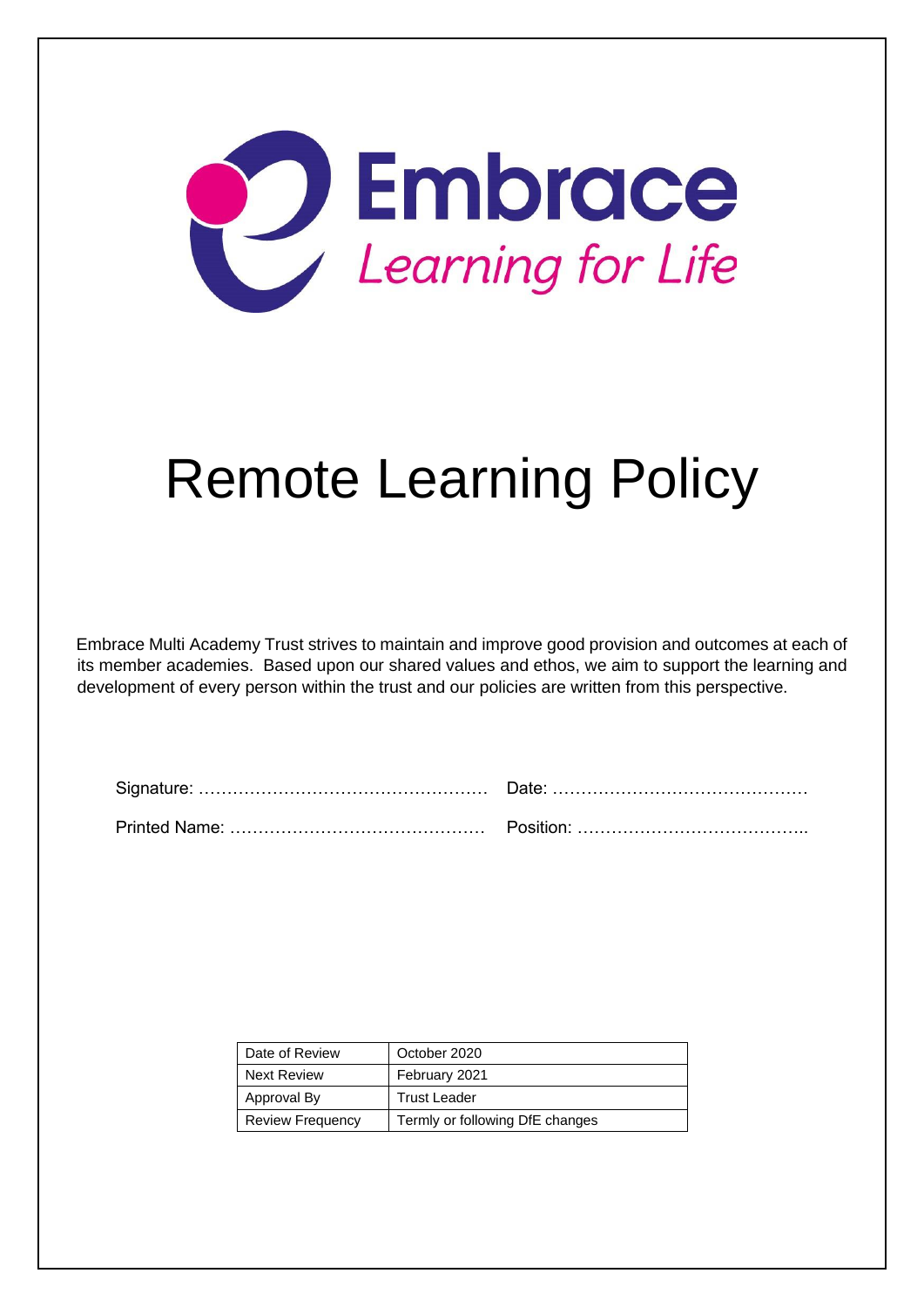This policy applies to support staff, teachers and headteachers based within Embrace Multi Academy Trust, to individual academies and to the Embrace shared service team. It should be read in conjunction with associated policies.

# **1. Aims**

- 1.1 In the event of any child being absent due to the current global pandemic, all Embrace schools are committed to providing continuity of education to all pupils.
- 1.2 Remote learning will be provided through a process of remote (online and/or offline) learning.
- 1.3 Remote learning may also be appropriate in situations when pupils, in agreement with the school, have a period of absence but are able to work at home, at least to some extent. This may apply in cases such as exclusion from school, or longer-term illness, assuming pupils are able to complete school work at home.

# **2. Remote learning for individual pupils**

- 2.1 Assuming an absence has been agreed with the school and the pupil in question is healthy enough to work from home, the school will provide work for pupils who are unable to attend in person due to coronavirus related absence.
- 2.2 The pupil's teacher(s) will make work available to the pupil in line with the school approach. This may involve offline and/or online resources.
- 2.3 If a significant number of pupils are absent from school, but the school remains open, the headteacher/principal will decide whether the method of remote learning operating will take the form outlined here, or as outlined below in section 3.

# **3. Remote learning in the event of extended school closure**

- 3.1 In the event of an extended school closure for one or more year groups, due to coronavirus, each school will provide continuity of education to that year group in the following ways:
	- Regular work and resources from members of staff via an online system
	- The availability of work offline, should this be required
- 3.2 Access to the internet whilst at home is ideal for providing continuity of education. However, all schools recognise that many families may not have online access and will therefore support offline remote learning.

# **4. The setting of remote learning work**

- 4.1 Work will be provided broadly in line with each pupil's in-school timetable.
- 4.2 Tasks will be set in accordance with existing schemes of work, designed to allow pupils to progress through schemes of work at the same pace as if they were in school, where possible.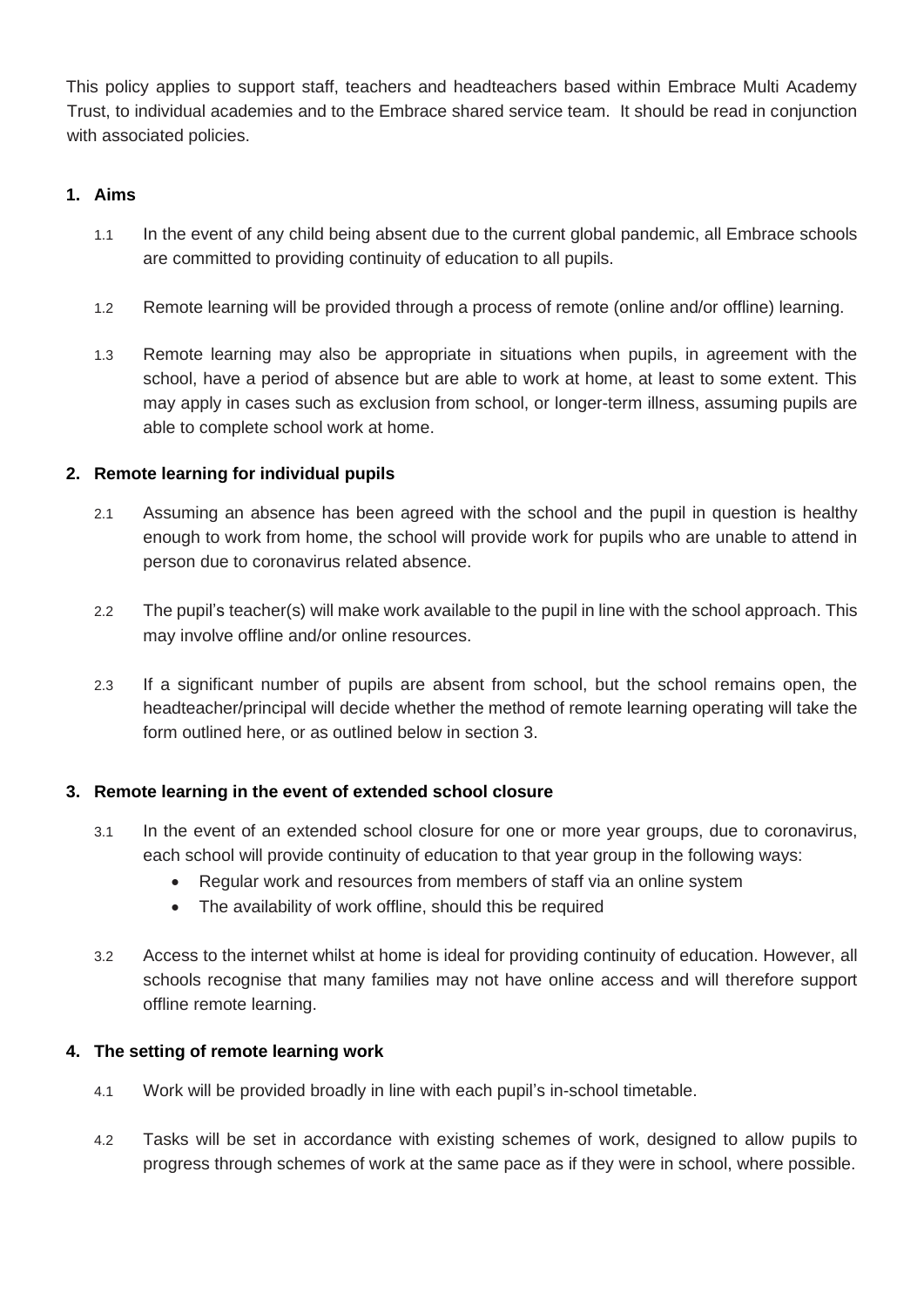- 4.3 The nature of tasks set will allow pupils to learn independently as far as possible. However, we appreciate that the specific support of an adult at home will be required for younger children in particular and the support of all parents/carers is an advantage, where it is available. Again, we are aware that this is not always possible.
- 4.4 Unless there is a good reason not to, work will be set for individual classes.

## **5. Live sessions**

- 5.1 Should circumstances require whole classes or year groups to remain at home, schools may also arrange for members of staff to deliver content in a 'live' manner (either by text or audio and/or visual means). There is however no expectation for members of staff to lead live sessions.
- 5.2 Schools will use a platform such as teams, onedrive, google or class dojo that allow resources to be shared, to provide teaching and to allow pupils to ask questions.
- 5.3 Pupils will be provided with details of these sessions and will be expected to participate in them if they are asked and have access to technology. Live sessions can be particularly helpful as they replicate the classroom and allow a form of interaction with members of staff for pupils.

## **6. Assessment**

- 6.1 Providing timely and helpful feedback is an embedded feature of teaching and learning within Embrace schools. This is clearly more challenging with remote learning, but members of staff will endeavour to provide regular feedback to pupils should whole classes or year groups have to remain at home. Under normal circumstances, not all pieces of work are formally assessed by members of staff and this would continue to be the case.
- 6.2 Members of staff are encouraged to ensure, when they set assessed work, that it is designed in such a way that meaningful feedback may be provided.
- 6.3 Possible methods may include:
	- Providing whole class feedback rather than feedback on individual pieces of work this is an effective way of providing feedback, supported by findings from educational research
	- Using the "Comments" function on online documents
	- Providing feedback within from previous work set when providing further work
	- Sending a direct email or online message to pupils with specific feedback/targets
	- Feedback provided via a website/piece of software
	- Issuing oral feedback during live lessons

# **7. Data Protection**

7.1 Data protection policies and GDPR continue to apply during the period of the pandemic and apply equally to remote learning.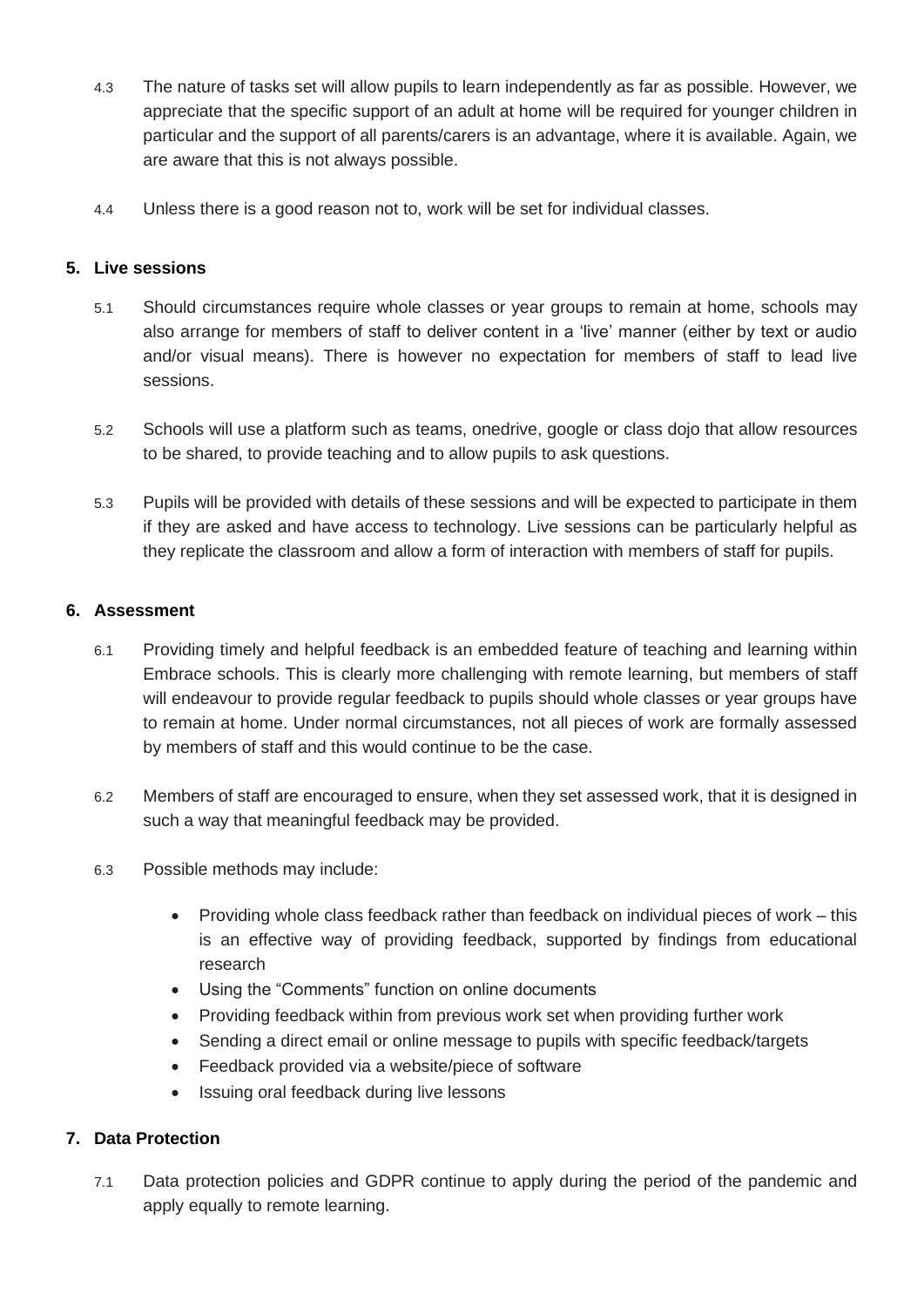- 7.2 Confidential data to allow communication with those in the school community is accessible to members of staff for communication purposes only. This information must not be recorded/printed from the school management system (Bromcom), without direct permission from the headteacher/principal.
- 7.3 All staff members will take appropriate steps to ensure their devices remain secure. This includes, but is not limited to:
	- Keeping the device password-protected  $-$  strong passwords are at least 8 characters, with a combination of upper and lower-case letters, numbers and special characters (e.g. asterisk or currency symbol)
	- Ensuring the hard drive is encrypted this means if the device is lost or stolen, no one can access the files stored on the hard drive by attaching it to a new device
	- Making sure the device locks if left inactive for a period of time
	- Not sharing the device among family or friends
	- Installing antivirus and anti-spyware software
	- Keeping operating systems up to date always install the latest updates
- 7.4 If you have any concerns regarding data protection, please speak to a senior leader.
- 7.5 Support on delivering online remote education safely is available from:
	- Safe remote learning published by SWGfL [https://swgfl.org.uk/resources/safe-remote](https://swgfl.org.uk/resources/safe-remote-learning)[learning](https://swgfl.org.uk/resources/safe-remote-learning)
	- Online safety and safeguarding, published by LGfL [https://www.lgfl.net/online](https://www.lgfl.net/online-safety/default.aspx)[safety/default.aspx](https://www.lgfl.net/online-safety/default.aspx)
	- The National Cyber Security Centre, which includes which video conference service is right for you [https://www.ncsc.gov.uk/guidance/video-conferencing-services-security](https://www.ncsc.gov.uk/guidance/video-conferencing-services-security-guidance-organisations)[guidance-organisations](https://www.ncsc.gov.uk/guidance/video-conferencing-services-security-guidance-organisations) and using video conferencing services securely <https://www.ncsc.gov.uk/guidance/video-conferencing-services-using-them-securely>
	- Safeguarding and remote education during coronavirus (COVID-19) [https://www.gov.uk/guidance/safeguarding-and-remote-education-during-coronavirus](https://www.gov.uk/guidance/safeguarding-and-remote-education-during-coronavirus-covid-19)[covid-19](https://www.gov.uk/guidance/safeguarding-and-remote-education-during-coronavirus-covid-19)
	- Annex C of keeping children safe in education <https://www.gov.uk/government/publications/keeping-children-safe-in-education--2>

# **8. Expectations of pupils**

- 8.1 Assuming that a pupil is healthy and well enough to work, they will be expected to participate as fully as possible in the remote learning process (online and/or offline), attending relevant live sessions, completing independent work and submitting any assessed tasks promptly and to the best of their ability. Pupils may also be expected to read and respond to communication from the school.
- 8.2 In the event of extended class, year group or school closure, members of staff will continue to deliver content in line with existing schemes of work. If any pupil misses significant parts of the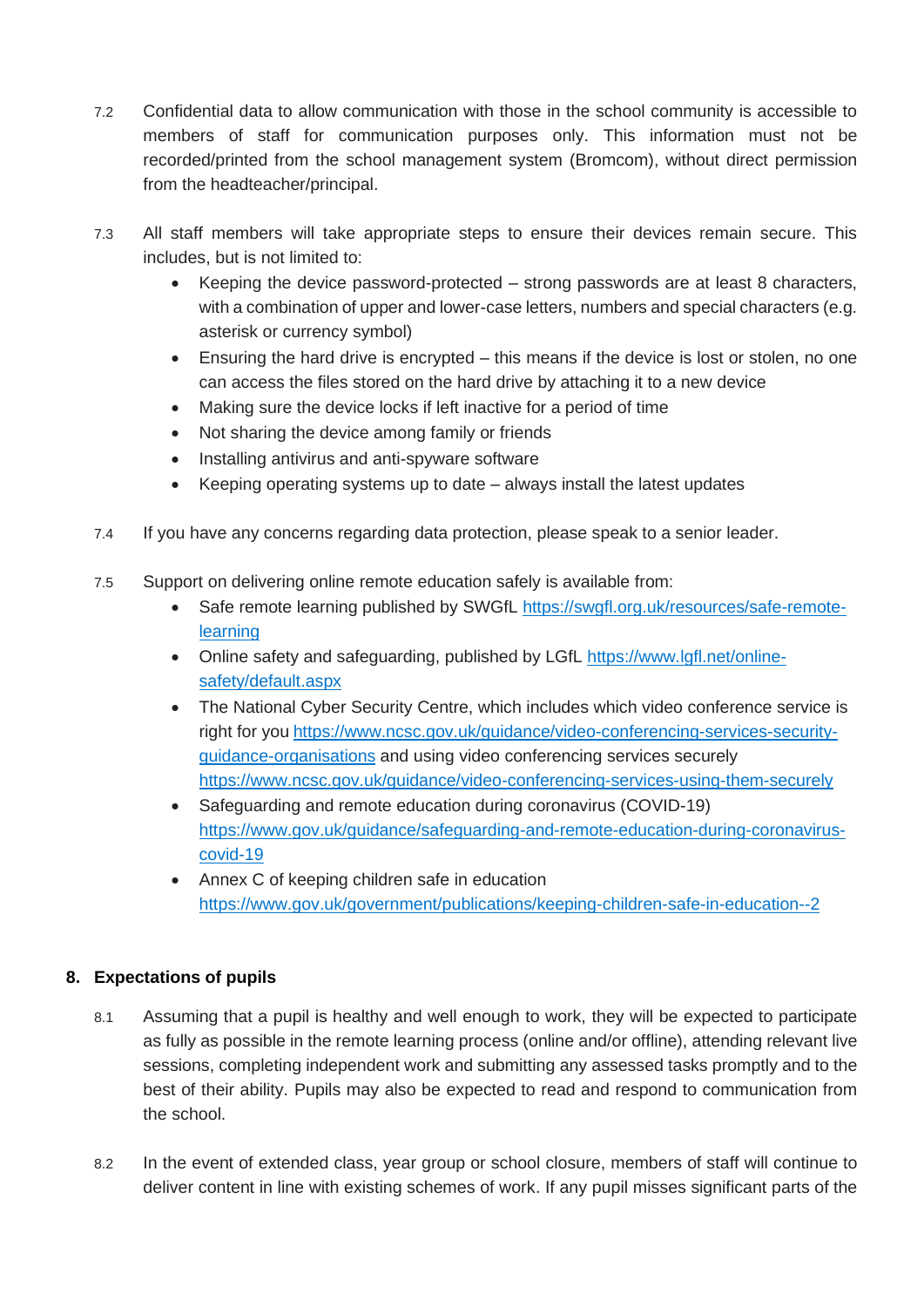content, they will be able to view material posted online and the school will consider how to help pupils to catch up once the school reopens.

- 8.3 If there are questions about a pupil's overall workload (e.g. a pupil feels they are overwhelmed, falling behind or cannot access work), these should be directed to the pupil's class teacher in Embrace primary schools or to the head of year or pastoral manager at Embrace secondary schools.
- 8.4 Pupils should have basic resources at home that will include exercise books/folders from school and writing equipment. The school does not expect pupils to have access to any specialist equipment that would usually be provided by the school (e.g. science or art).

# **9. Expectations of members of staff**

- 9.1 Members of staff are expected to plan and set remote learning work to support both individuals and classes that are absent due to coronavirus or the effects of coronavirus.
- 9.2 The delivery of 'live sessions' is encouraged, but not compulsory, when a class of pupils is working from home due to the effects of coronavirus.
- 9.3 Members of staff should ensure they have effective internet access at home and/or at school. If there are IT related issues while remote working, members of staff should utilise the IT helpdesk.
- 9.4 The setting and assessment of remote learning tasks takes place in accordance with school policies and in line with The Education Endowment Foundation (EEF) research that the effectiveness of remote teaching is determined by many of the same factors as determine the effectiveness of live classroom, which include:
	- ensuring pupils receive clear explanations
	- supporting growth in confidence with new material through scaffolded practice
	- application of new knowledge or skills
	- enabling pupils to receive feedback on how to progress
- 9.5 If there are any concerns around the setting and assessment of work, members of staff should discuss this with their line manager.
- 9.6 All members of staff should pay due care to the nature of tasks set, so that pupils have a range of activities to complete at home and are not exclusively working on a screen.
- 9.7 Members of staff must work on the assumption that pupils will not necessarily have the full range of books and equipment that they would usually have in school. However, if advance notice is possible, members of staff will instruct pupils to take relevant books and equipment home.
- 9.8 Members of staff are responsible for providing constructive feedback to their pupils in a timely manner. Subject/key stage leaders are responsible for overseeing the method and regularity of feedback, liaising with senior leaders to ensure consistency.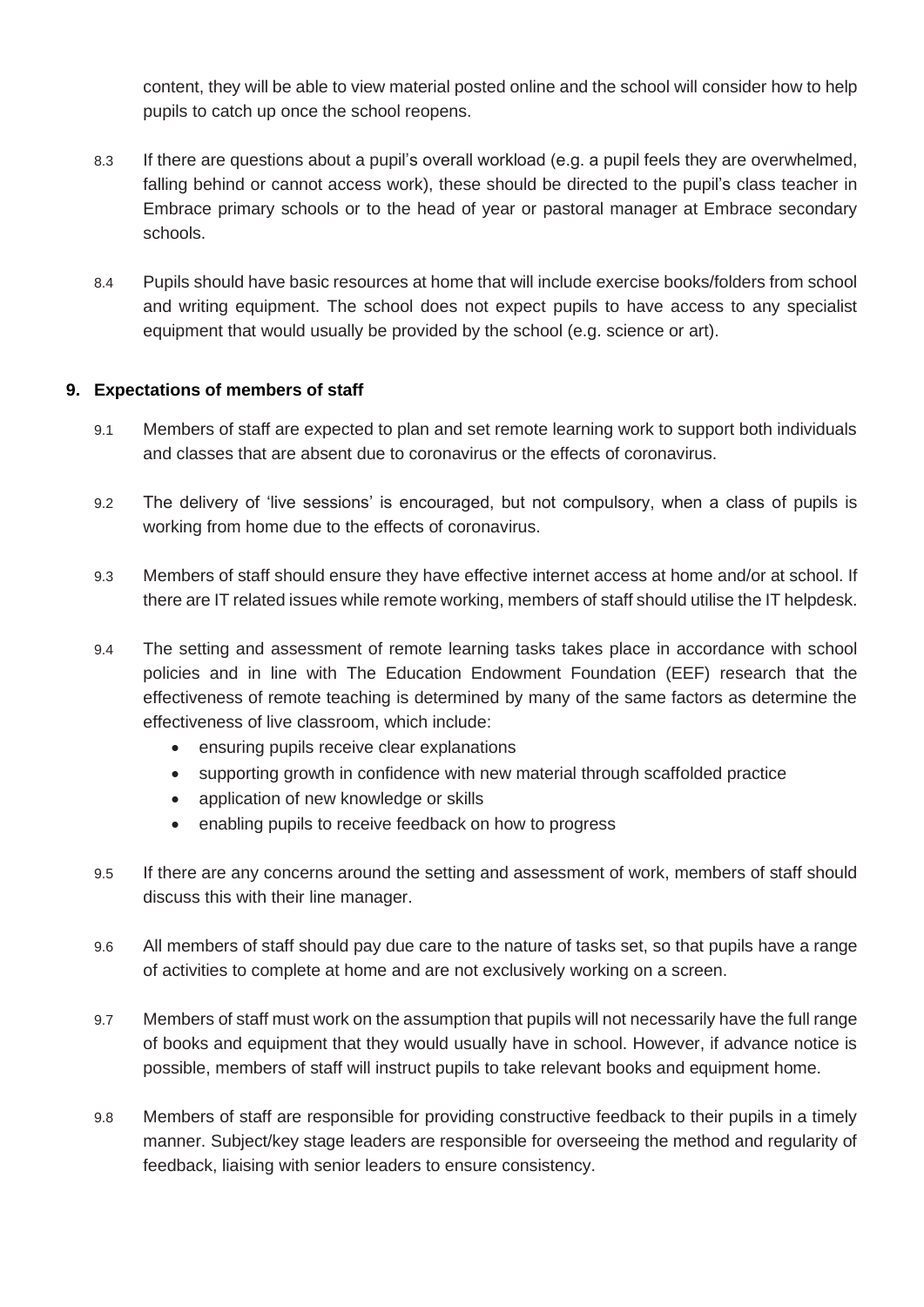- 9.9 In the event a member of staff being unwell during a period of remote learning, it becomes the responsibility of the line manager to ensure work is set to her/his classes. Please note that arrangements for reporting and for support with sickness absence during this period should be conducted in line with current school policies.
- 9.10 There is an expectation that members of staff respond to reasonable amounts of communication from pupils, parents/carers and colleagues. (If phoning from personal devices, dialling 141 before the number will ensure the private number is kept anonymous).
- 9.11 Email communication must always occur via official school channels, and not through personal accounts or other websites.
- 9.12 If contact is deemed excessive, the line manager will be able to support and, if necessary, escalate to senior leaders. Members of staff should ensure that communication with pupils and parents/carers takes place during usual office hours.
- 9.13 There is no expectation for colleagues to read or respond to emails after 4pm, although responses should be made within three working days in normal practice. For those who are on part-time contracts, communication is expected only on the days on which they would usually work.
- 9.14 In order to ensure members of staff are able to support the minimum expectations outlined above; schools will provide training opportunies.
- 9.15 Members of staff should ensure that they are prepared to deliver remote learning prior to potential class, year group or school closure. If members of staff require support with any aspects of remote learning, they should discuss this with their line manager, IT specialist or senior leader.

## **10. Expectations of senior leaders**

- 10.1 Senior leaders are responsible for the remote learning policy, as it applies to their school
- 10.2 In order that we are providing a consistent approach, senior leaders are responsible for overseeing the nature, frequency and effectiveness of remote learning tasks set and assessed. This may include regular contact with teachers and subject/key stage leaders, reviewing work set or taking feedback from pupils and parents/carers.
- 10.3 As part of monitoring arrangements, to take a wider view of the curriculum being offered to pupils and to ensure that it is broad and balanced and reflects, as far as possible, the school day.
- 10.4 Monitoring the security of remote learning systems, including data protection and safeguarding considerations.
- 10.5 Senior leaders will share, via the headteacher/principal, successes and failures in relation to remote learning, with other school leaders within the trust.